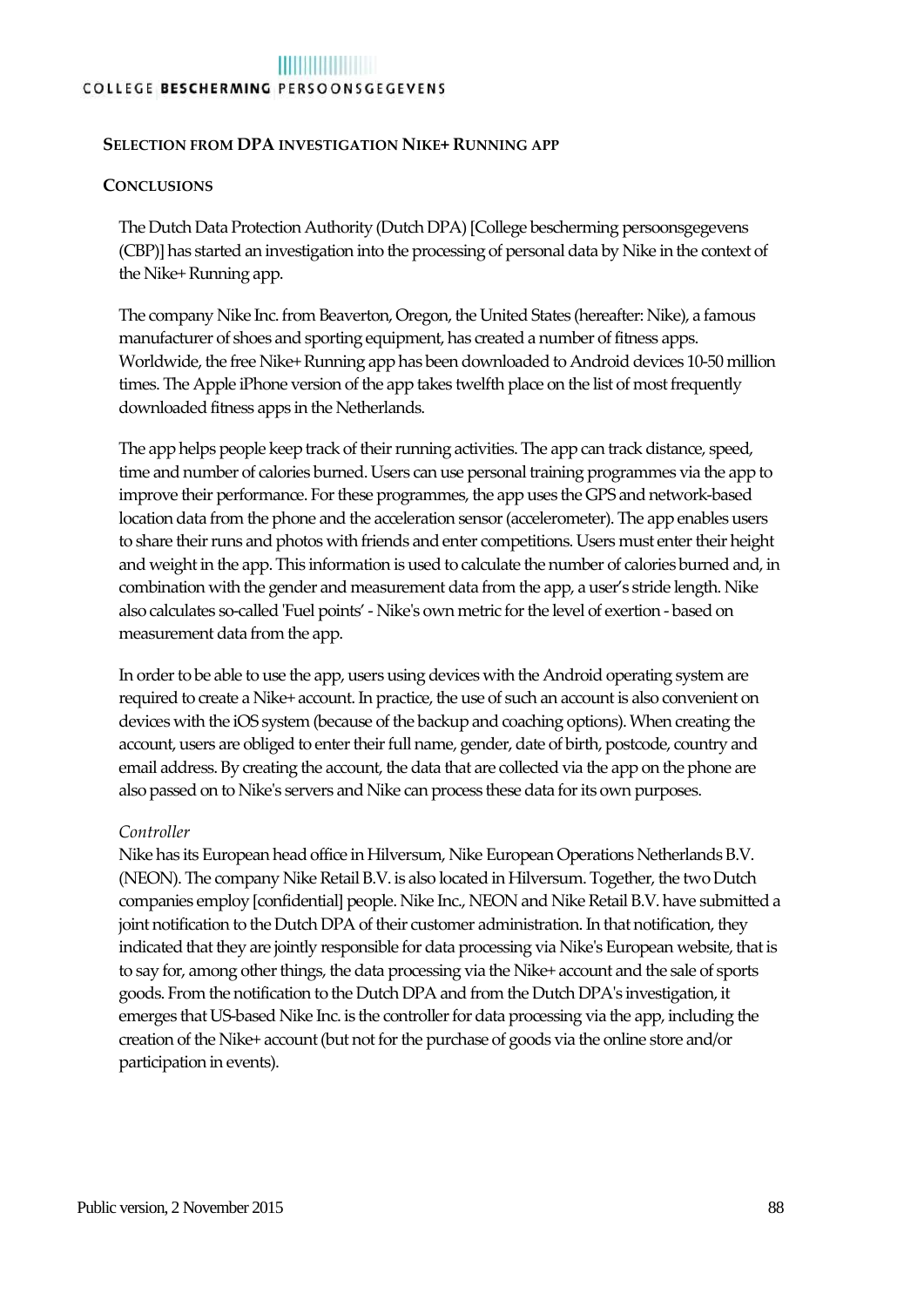#### <u> Timber a shekara ta 1999</u> COLLEGE BESCHERMING PERSOONSGEGEVENS

#### *(Special) personal data*

The data that Nike collects via the app (after the creation of a Nike+ account) are personal data as defined in section 1, under a, of the Wet bescherming persoonsgegevens (Wbp) [Dutch Data Protection Act]. Based on the user's height, weight and gender, Nike calculates an average stride length, tracks the stride length per running activity, and calculates the number of calories burned per walking or running activity. Nike stores these data in principle for an indefinite period of time.

In addition to this, for every runner, Nike records the (total) number of walking or running activities and (total) number of kilometres run (per half day, day, week, month and year). Nike also periodically calculates (in working memory) the average performance per user over time (everything, per week, month or year), the longest run and workout, the fastest kilometre run, the highest number of calories burned and 'trophies' achieved (certain achievements such as the number of kilometres run and milestones for Fuel points attained).

Nike can in any event conclude from this whether a user is sporty (runs frequently). For every data subject, Nike can see how often, how long and how intensively he or she runs (frequency, duration and intensity, measured via Fuel points). Nike can also draw conclusions as to whether the user is making progress, by, for example, covering the same distance, with a similar stride length, in a shorter period of time, whether or not in relation to the Fuel points achieved. Nike can conclude from this whether the data subject's condition is improving or deteriorating. This therefore involves processing data concerning health as referred to in section 16 of the Wbp.

Nike also categorises users worldwide into segments ('*communities*'). To this end, Nike selects users with reference to gender, age group, experience or running level. Nike then calculates the average sporting performance per segment, i.e.: Fuel points achieved, stride length, number of steps, number of running activities (per day, week, month and year), duration, calories burned, number of friends and total number of kilometres run for this category (distance).

Nike also makes at least one comparison of the individual sporting performance of a user against a calculated worldwide average for a comparable group of people (the total number of kilometres run). This comparison shows whether a data subject performs better, much better or worse than other individuals of the same age and gender. In addition to this, if a user has selected friends, Nike compares the total number of kilometres run with the same performance of friends.

Based on the same working method, Nike is technically able to also offer other comparisons, with regard to, for instance, Fuel points achieved, calories burned or stride length. The fact that Nike does not (currently) offer data subjects these other comparisons via the Nike+ account does not change the fact that Nike is technically able to make these comparisons per individual user. Nike can conclude from these comparisons how the condition of individual data subjects compares to comparable groups of people. Also via the calculation of average sporting performance and via the comparisons, therefore, Nike processes - via the app - data concerning the health of data subjects, as referred to in section 16 of the Wbp (after a data subject has created a Nike+ account).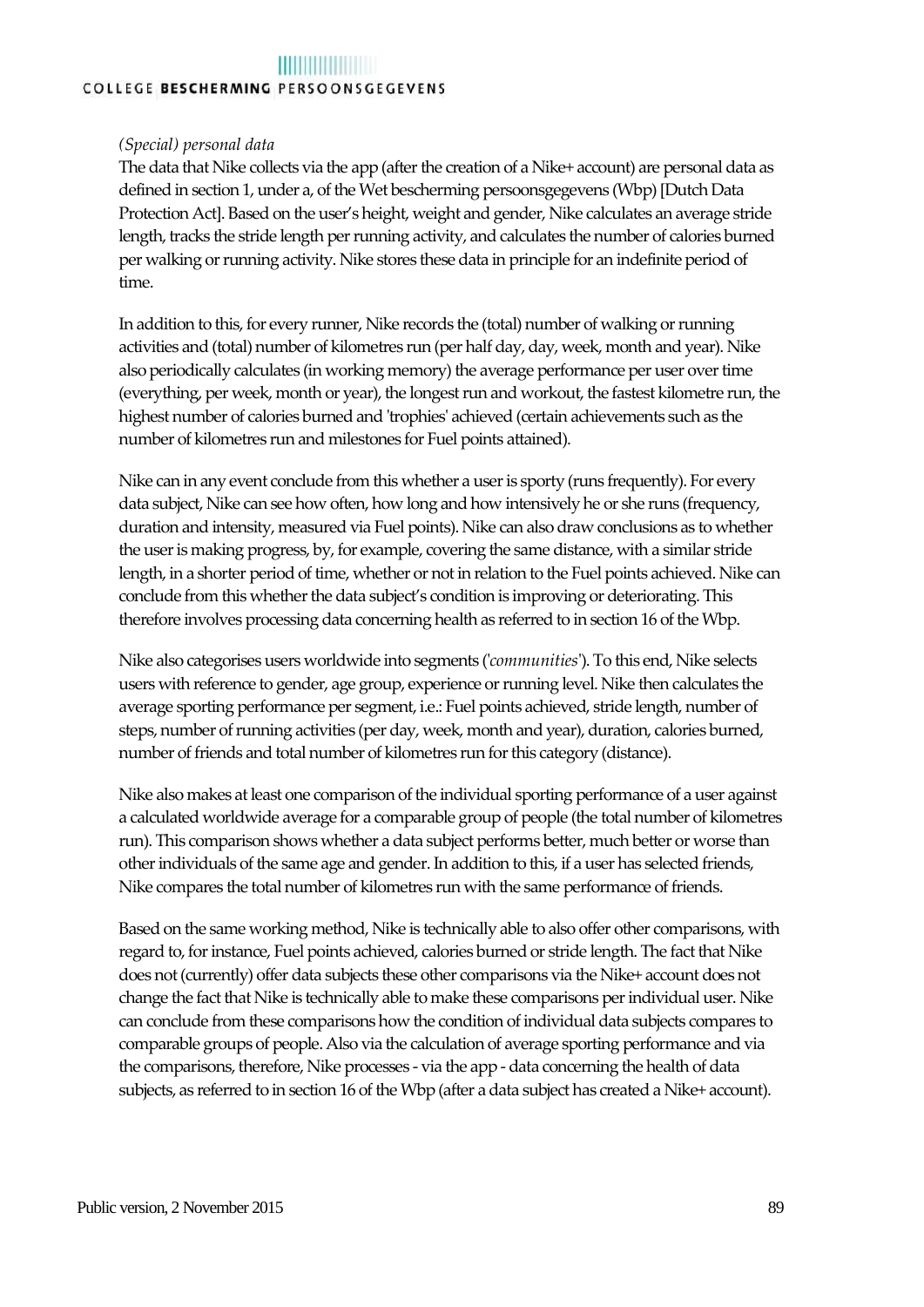The processing of health data entails risks, including the risk of unequal treatment based on an individual's presumed or actual health condition. This is therefore a processing of *special* personal data (data concerning the data subject's health) as referred to in section 16 of the Wbp. The processing of special personal data is prohibited unless one of the exceptions from articles 17 to 23 of the Wbp applies.

#### *Full disclosure obligation*

Nike informs (future) users in the Netherlands about the data processing via the app by means of two different privacy policies, a specific privacy policy for the app and a general privacy and cookie policy. Although there is no Dutch-language version of the app, both texts are also available in Dutch. Nike also provides information on the screen of the app and via its notification to the Dutch DPA.

During the Dutch DPA's investigation, Nike took measures to, for example, add missing references to the privacy policy. Nonetheless, Nike is (still) in violation of the provisions in sections 33 and 34 of the Wbp because information is lacking on the different types of personal data and the purposes of the data processing via the app.

#### Types of personal data

The privacy texts are wrongly lacking a clear overview of the types of personal data that Nike processes via the app. An explanation of the processing of health data is missing. Although Nike does mention in the privacy policy that it collects 'data about activities and performances' via the app, no explanation is included indicating that this involves an overview of an individual's sporting performance over time, including calculations of average and best performances, calories burned, stride length measured and Fuel points attained. Nor is any explanation given of the other types of data that Nike collects via the broadly-formulated consent requests on the smart phone. Because Nike also collects personal data via these authorisations (such as location data and email addresses), Nike must further inform data subjects about this on grounds of section 34 (3) of the Wbp.

#### Purposes of processing

The Dutch DPA has identified three purposes of the processing about which Nike must (still) inform data subjects, before Nike acquires the personal data:<sup>289</sup>

1. The tracking (on Nike's servers) of (developments in) the sporting performance of the individual.

\_\_\_\_\_\_\_\_\_\_\_\_\_\_\_\_\_\_\_\_\_\_\_\_\_\_\_

<sup>289</sup> Idem, p. 68.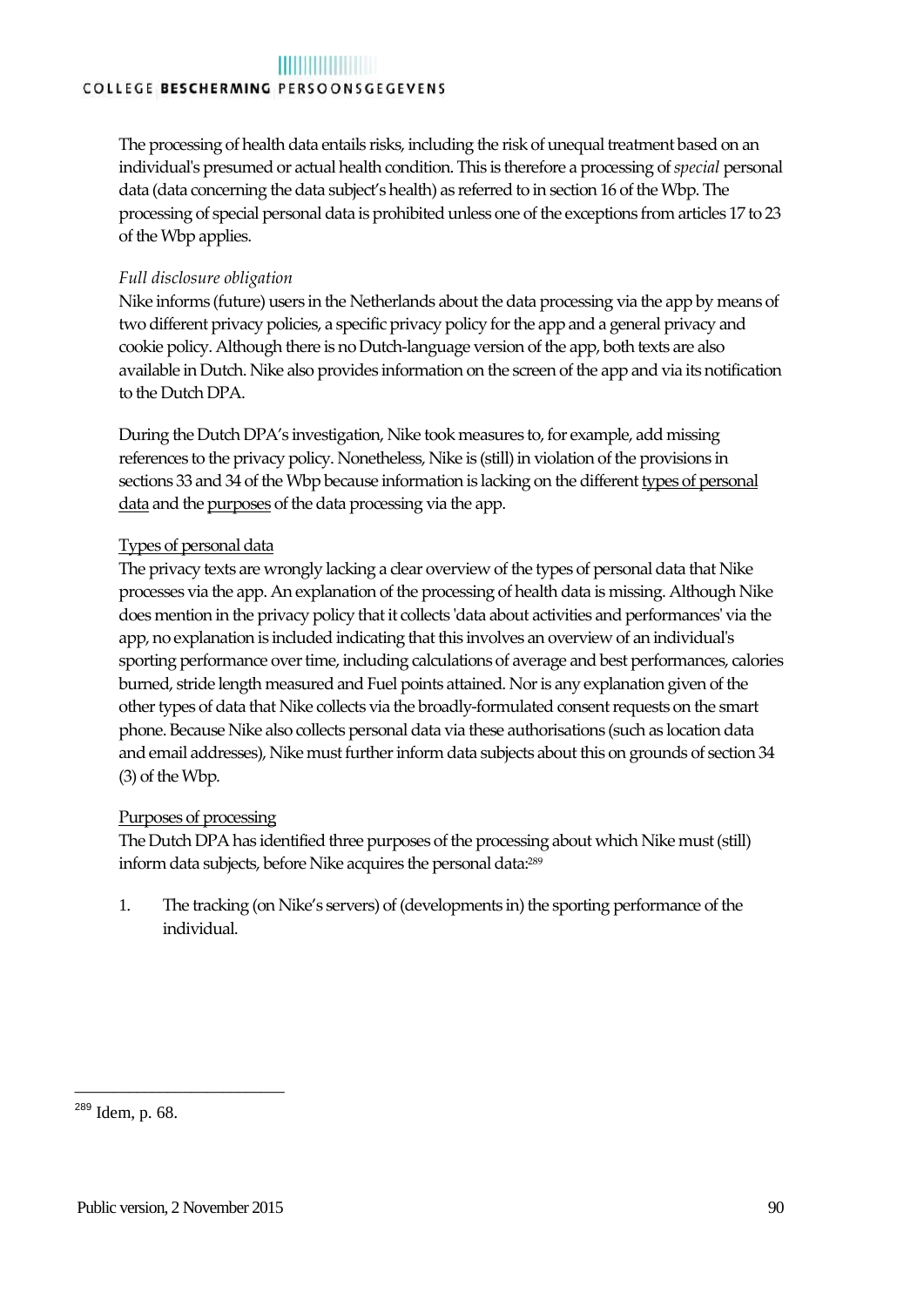- 2. Comparison of the individual sporting performance against the average of a comparable group of people.
- 3. Research and analysis purposes

Nike does not inform data subjects, or informs them insufficiently, about these specific purposes of the processing.

Additionally, the Dutch DPA points out that the average data subject cannot be expected to understand that, if he or she creates an account via the app, the data are no longer contained only on his or her own device, but are also stored on Nike's servers, and that, consequently, Nike can also use the data for its own purposes. Nike must therefore inform data subjects about this in more detail, on grounds of the standard of due care that the controller must observe with respect to the data subjects.

In addition, the information in the privacy policy that indicates that Nike reportedly provides the data from the app and account only to processors is (still) inaccurate, as is the information in the cookie consent request on the website which indicates that no personal data are processed by advertising cookies.

#### *Exception to prohibition on processing health data*

Via the app, (after the Nike+ account is created) Nike processes special personal data (data concerning the data subject's health) as referred to in section 16 of the Wbp. The processing of special personal data is prohibited unless one of the exceptions from articles 17 to 23 of the Wbp applies. The only two exceptions on which Nike can rely are: express consent from data subjects or manifest public disclosure by data subjects.

Since Nike does not inform data subjects, or informs them insufficiently, about the types of personal data it collects and processes, and about the purposes of the data processing, Nike cannot rely on express consent from the data subjects for the two purposes investigated for which Nike processes health data.

With regard to the second exception, that *the data have manifestly been made public by the data subject*, the data subject must have had the express intention of making the data public and, according to the legislative history, this exception does not apply for data which a controller requests with a view to data processing. Neither exception applies in this case, therefore.

Although, during the Dutch DPA's investigation, Nike already made the reporting of the user's height and weight optional in new versions of the Running app (from the version of 10 June 2015 onward for Android and from 24 August 2015 onward for iOS), this measure does not change the fact that the health data of all existing users of the app are still being processed.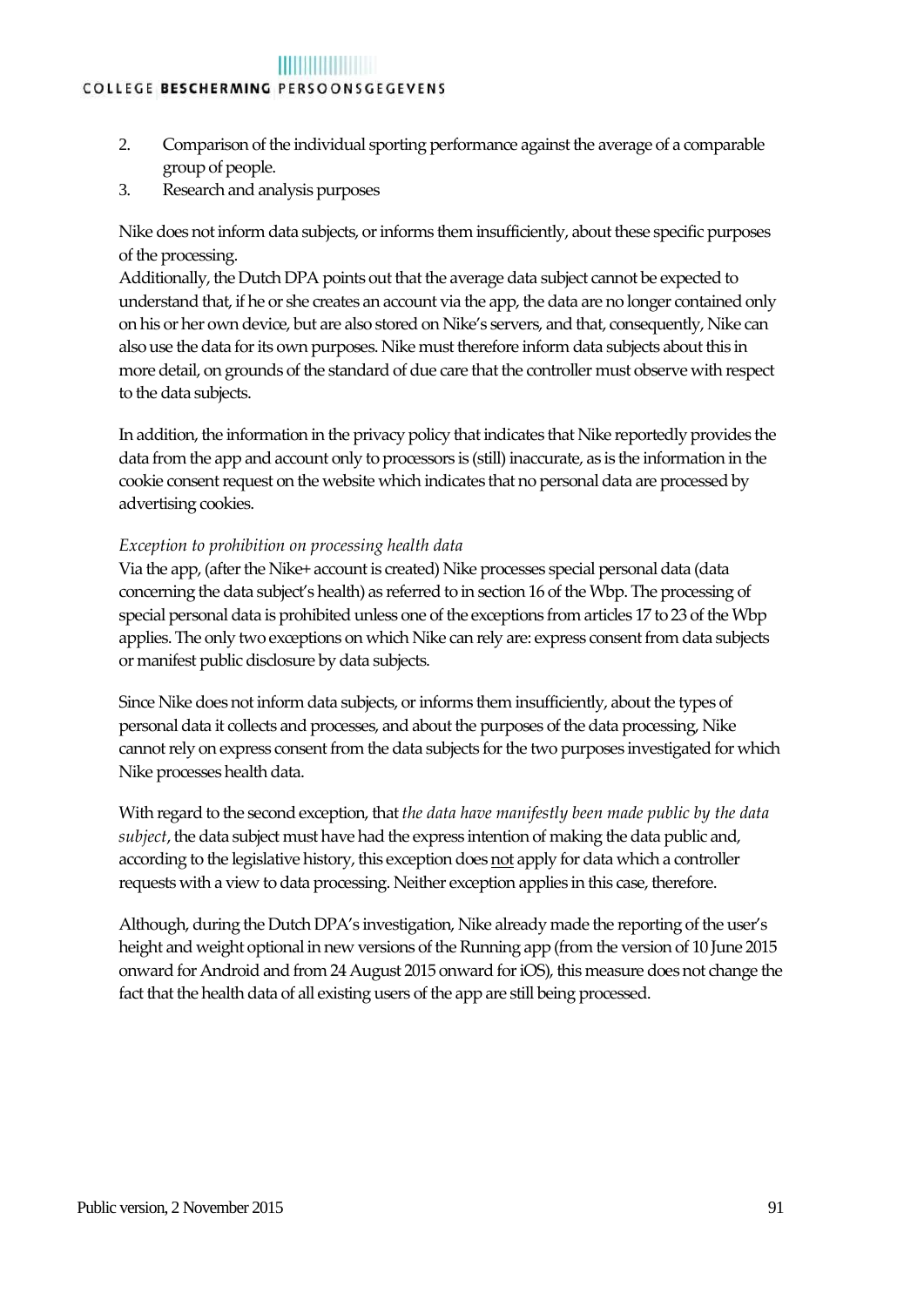Because Nike (still) does not, via the versions of the Nike+ Running app investigated by the Dutch DPA, get express consent from data subjects to process data concerning their health, and because Nike cannot rely on one of the other exceptions to the statutory prohibition on processing, Nike is acting in violation of the provisions of section 16 of the Wbp by processing health data.

#### *Grounds for the data processing*

Nike stated that most of the processing operations for the functioning of the app and for its own commercial purposes in the context of the Nike+ Running app are based on the ground of unambiguous consent from the data subjects (as referred to in section 8, under a, of the Wbp). Nike also relies on express consent as an exception to the prohibition on processing special categories of personal data as referred to in section 23 (1), under a, of the Wbp. With regard to the processing of personal data for research and analysis purposes, Nike relies on the ground that the processing is necessary to uphold its legitimate interest (section 8, under f, of the Wbp).

Because the information that Nike provides to data subjects on the data processing falls short with respect to the different types of personal data that Nike processes via the app and the purposes for which these personal data are processed, the data subjects cannot give informed consent. Based on the current processes investigated by the Dutch DPA, therefore, Nike cannot rely on a ground under section 8, under a, of the Wbp for the processing of the other personal data that Nike collects and processes via the app (other than the health data).

This lack of unambiguous consent also applied (until November 2015) for the (inadvertent) placement/reading of a *tracking cookie* from Google DoubleClick when visiting the nikeplus.nike.com website and for the pixel of Google DoubleClick in both app versions.

The Dutch DPA also tested the data processing against the grounds presented in section 8, under b and f, of the Wbp.

With regard to the need to process data in order to perform a contract, there may well be a ground to process location data with time/duration during the running activities, but this does not automatically mean there is a need to store these data for an indefinite period of time, or to analyse the use of the app with research questions such as 'what is the best training plan?' and 'what is the best number of friends in the app?' (to keep the use of the app going).